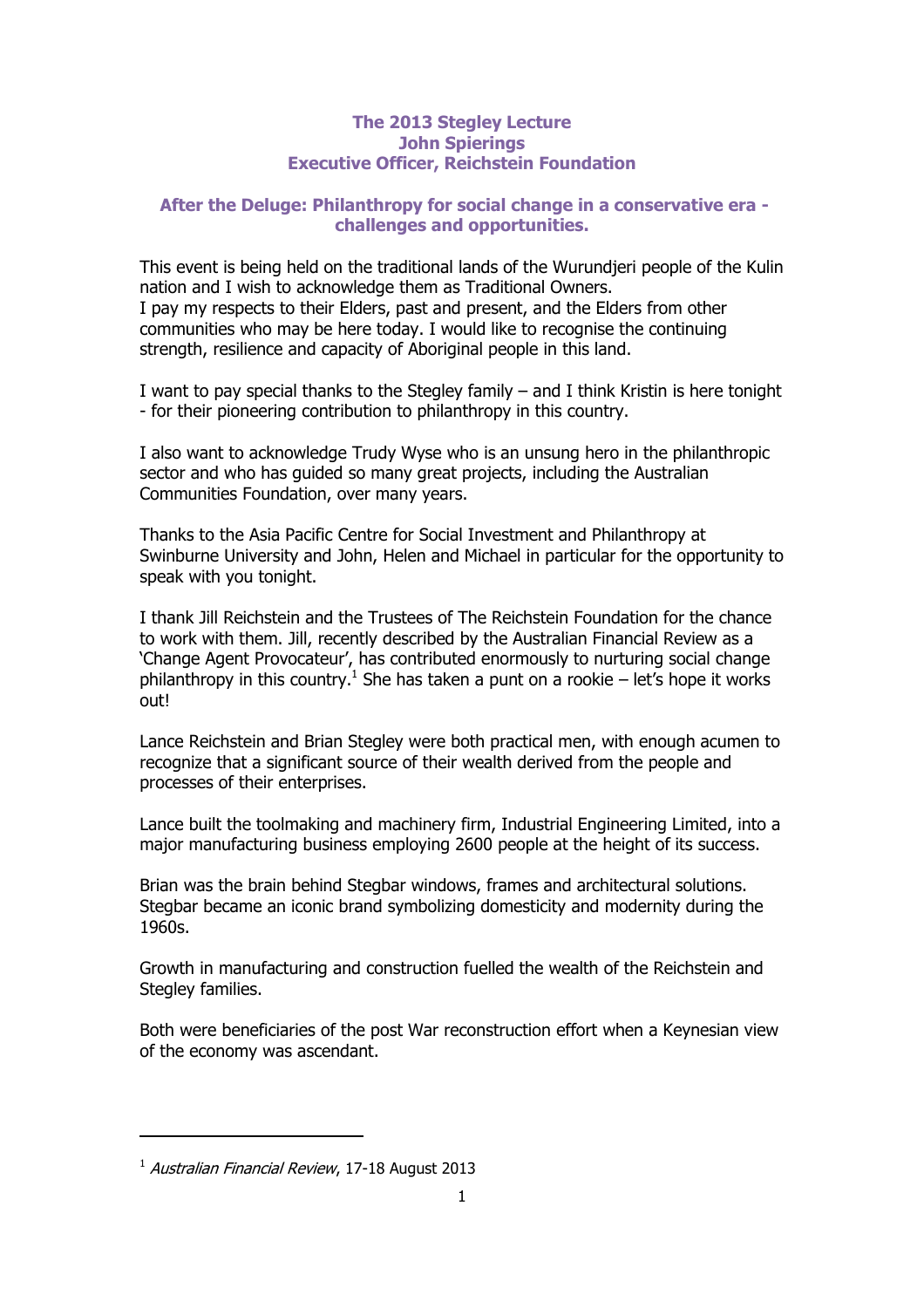Competitive business inputs – cheap energy, cheap land and migrant labour - and a wall of tariffs and import restrictions underpinned the post War Australian economy.

The Stegleys and the Reichsteins could not have accumulated their wealth without the protections and opportunities of the time in which they lived.

Their philanthropy derived from understanding that, amidst abundance, there was also poverty and deprivation in Australia.

Brian and Lance were not born into wealth. They succeeded through entrepreneurial flair and a willingness to take risks in order to grow their businesses.

They had no sense of entitlement or privilege.

They both loved a punt and a day at the races was pure pleasure.

They both created terminating foundations, realized in the case of Stegley while Reichstein is now a perpetual trust and very much still on foot.

But it was left to the next generation, to Jill, Brian Jnr, Sarah and Kristin to fully develop a modern vision of philanthropy.

This revolved around what we call 'social change philanthropy' and a burning commitment to social justice and community empowerment.

And it is why this lecture series remains important, because it is an opportunity to reflect on what we do, test ideas and think outside the norm.

Social change philanthropy has five fundamental characteristics:

1. It focuses less on ameliorating the symptoms of poverty than overcoming the causes of disadvantage and inequality.

2. It strives to include the people who are impacted by those injustices as decisionmakers.

3. It also aims to make the field of philanthropy more accessible and diverse.

4. In social change philanthropy, foundations are accountable, transparent and responsive in their grantmaking.

5. Donors and foundations act as allies to social justice movements by contributing not only monetary resources but their time, knowledge, skills and access. $<sup>2</sup>$ </sup>

It is not a term I feel completely comfortable with, implying as it does that other philanthropy is less ambitious or less focused on change.

It derives from a view that some forms of wealth creation are part of the problem.

<sup>&</sup>lt;sup>2</sup> See [http://www.resourcegeneration.org/resources/resource-library/social-change](http://www.resourcegeneration.org/resources/resource-library/social-change-philanthropy)[philanthropy](http://www.resourcegeneration.org/resources/resource-library/social-change-philanthropy)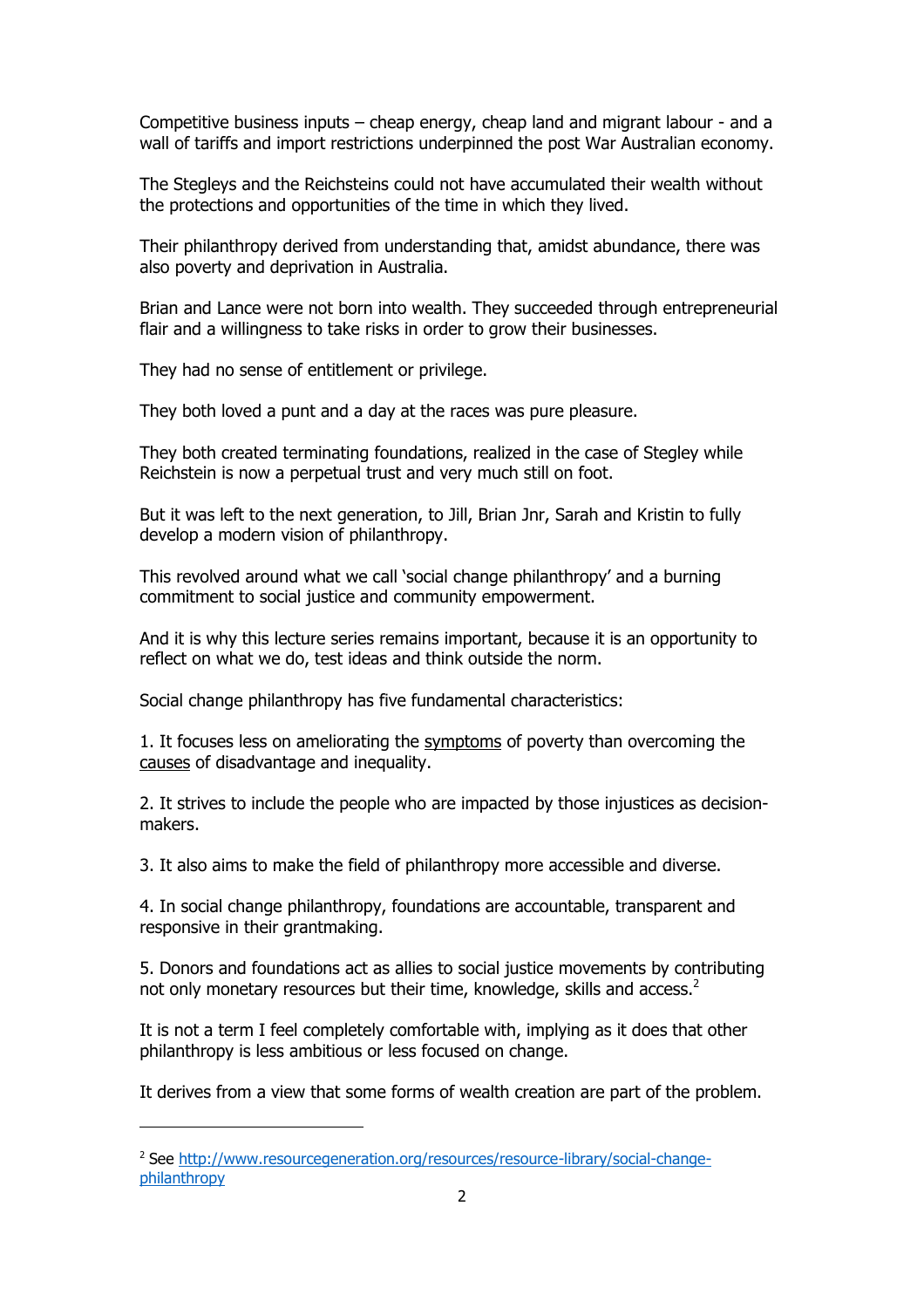Wealth created by exploitation of workers or consumers; reckless misuse or destruction of the environment; or other questionable means contributes to human misery and entrenches inequality.

Social change philanthropy embodies a belief that there can be a higher form of capitalism and better concern for humanity, one that needs to be aggressively promoted, one that facilitates the power of people affected by exploitation.

Peter Buffett, son of Warren, describes philanthropy as 'The Charitable-Industrial Complex', riffing Dwight Eisenhower's depiction of the 'The Military-Industrial Complex' and the grip it had on American politics and budgets in the 1950s. $3$ 

Buffett says philanthropy is an elaborate means for keeping inequality in place: 'the rich sleep better at night, while others get just enough to keep the pot from boiling over. Nearly every time someone feels better by doing good, on the other side of the world (or street), someone else is further locked into a system that will not allow the true flourishing of his or her nature or the opportunity to live a joyful and fulfilled  $l$ ife'.<sup>4</sup>

Back in 1999 the cheeky Steve Burkeman, former CEO of the Joseph Rowntree Charitable Trust, reflected that when money enters social relationships, it distorts them. He says that philanthropy, for both rogues and the reputable, is a sure fire route to social respectability.<sup>5</sup>

It reminds me of the critique of the gift relationship described by Gareth Stedman Jones in his brilliant study, *Outcast London*.<sup>6</sup>

In the late nineteenth century the emergent middle classes in the centre of the Empire used their wealth to shape the nature of social assistance; to maintain social discipline and to codify class relationships.

Giving signified wealth, power and position as much as compassion and generosity.

There is a mystique about wealth in Australia, about how it is acquired and how it is used.

In a society built on egalitarian mythologies, we often don't want to acknowledge that inequality is at the core of our economic and social relations. Philanthropy both exposes and masks that myth.

Greater transparency is essential to move philanthropy from a discretionary act of kindness to a social contract between the wealthy and the rest of society: a relationship that says, 'you may accumulate wealth, provided it is shared with all of us'.

l

<sup>3</sup> See http://coursesa.matrix.msu.edu/~hst306/documents/indust.html

<sup>&</sup>lt;sup>4</sup> P Buffett, 'The Charitable-Industrial Complex', New York Times, 28 July 2013

<sup>&</sup>lt;sup>5</sup> S Burkeman, *Án Unsatisfactory Company...?'*, Allen Lane Foundation Lecture, 1999

<sup>&</sup>lt;sup>6</sup> G Stedman Jones, Outcast London. A Study in the Relations between Classes in Victorian Society, Clarendon Press, Oxford, 1971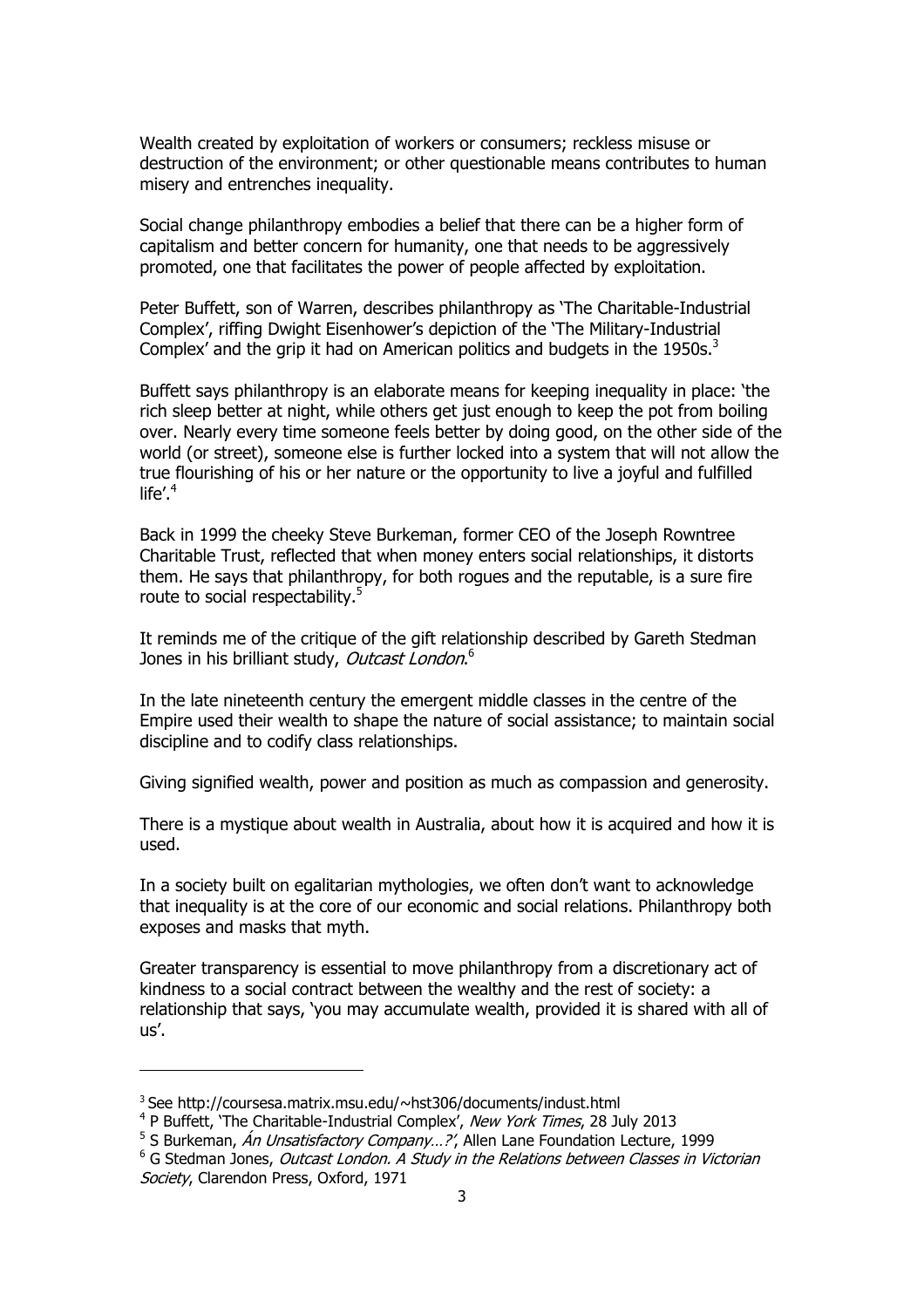Philanthropy can only act with moral force if the gift is transparent and is seen to be so – that it is given freely and not in return for favours or to advance self-interest. The more we are open about the source of wealth; about the nature of giving; about our motives and purposes; the more we empower recipients.

There has been a tendency to view the growth of philanthropy as an unqualified positive. As a sector we are anxious to see the philanthropic dollar grow. We are focused on the amount of giving and why Australians, recently rated by Credit Suisse as among the wealthiest people on earth, are not more generous on a structured, systemic basis.<sup>7</sup>

But the focus on the quantity of giving diverts us from the quality of giving …. There is less emphasis on the process and the consequences of the gift relationship than the munificence of the benefactor.

Gina Anderson's recent in-depth study of a cross-section of private foundations<sup>8</sup> is instructive:

- Grant-making is highly fragmented with 'less than optimal' use of data to guide decisions and future direction
- Few grants are made at sufficient scale to enable substantive breakthroughs in social change, new knowledge or research or advocacy
- Not-for-profits still experience a complex grant making landscape which imposes costs for them and reduces the effectiveness of foundations.

We don't have a robust 'giving typology' that enables us to look at grants by their purpose … by whether they seek policy change; support advocacy; fund research; build organizational or governance capacity and so on.

We hope there is 'savvy giving', as Gen Timmons puts it, but we don't really know.<sup>9</sup>

It is clear, however, that many donors and foundations remain wary of advocacy and policy change as part of their core mission.

Reputational issues; attracting media attention; the potential to be seen as partisan rather than independent; and the risk of failure are strong influences in Australian philanthropy – in contrast with much of the sector in the US. $^{10}$ 

The Victorian Women's Trust has taken the Stegley playbook and is breaking the mould: giving overt credit to Julia Gillard for her reforms and her feminism, and supporting kitchen table conversations to re-engage people in politics and

<sup>&</sup>lt;sup>7</sup> Credit Suisse Research Institute, Global Wealth Report 2013

<sup>&</sup>lt;sup>8</sup> G Anderson, Where the Money Goes. Private Wealth for Public Good, Centre for Social Impact, University of NSW, July 2013

 $9^9$  G Timmons, Savvy Giving. The Art and Science of Philanthropy, Hardie Grant, Melbourne, 2013

 $10$  W Scaife, A Williamson et al, Foundations for Giving: Why and How Australians Structure their Philanthropy, Australian Centre for Philanthropy and Nonpofit Studies, QUT Business School, March 2012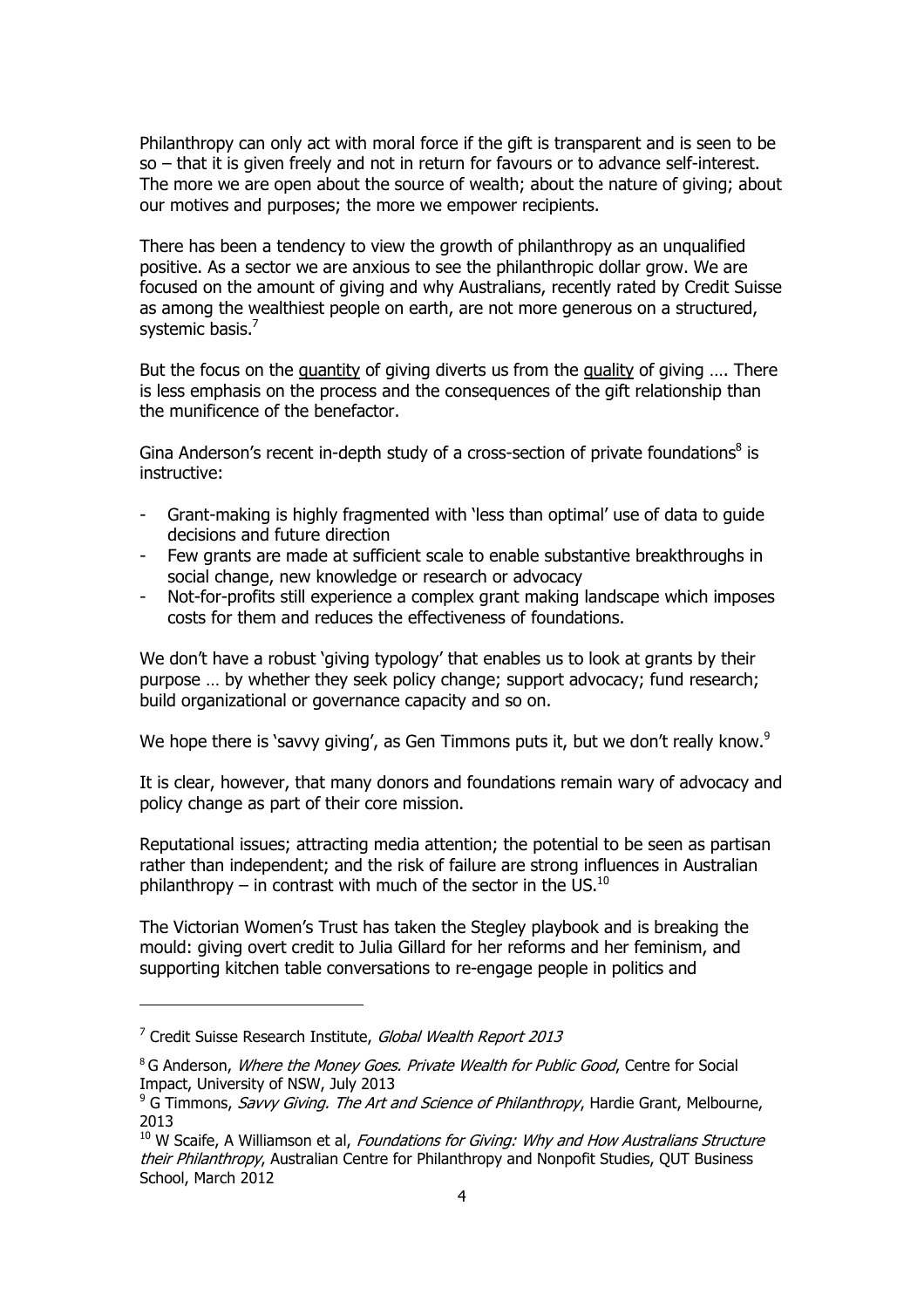community. Any philanthropy that can attract 2000 people to attend the Melbourne Town Hall on Sunday afternoon is both savvy and highly effective.

It's a level of cut through that's reflected in the Stegley Foundation's Bend in the Road parable … and which helped to guide the Stegley Foundation over its 30 years.

Outside a town there is a bend in the road where there are regular accidents and sometimes fatalities.

The community comes up with a variety of solutions. You have \$10,000 and want to assist.

Do you help to provide services for the disabled; support the local welfare agency to assist needy families facing hardship as a result of road accidents; or give to the hospital for better casualty and ambulance facilities?

Or do you support the local action group that wants to research the accidents; conduct a media campaign; commission a new road design; hold public meetings and put a case to government?

In the parable the campaign gets up, the road is reformed and the action group then agitates for better welfare and other services in the community.

If only all campaigns were so successful! But this simple analytical fame helps us think through multiple dilemmas.

For example, if growers in the Goulburn Valley are pulling out fruit trees do we provide food parcels; fund training and re-skilling to assist them to get other local jobs; or work with farmers on new business models and markets to keep them in business?

If prison growth is going through the roof and we are increasing spending on the courts and prisons at a faster rate than schools and hospitals, do we run programs inside jails to rehabilitate more prisoners; fill the gaps in assisting ex-offenders to transition back into the community; or advocate for better crime prevention and justice re-investment strategies to deter people getting on a criminal pathway or treadmill?

If asylum-seekers are being refused their right to claim refuge in Australia, contrary to our international legal obligations, and oxygen is being sucked out of the issue, do we focus on material relief for those already here; or support agencies in Indonesia and Malaysia to deter people from making the dangerous journey across the Indian Ocean; or support fresh thinking to undo the inhumanity of what is happening?

It is like mitigating or adapting to climate change.

These are difficult choices. There is no one pathway to moral virtue but there's a multitude of ways to be more effective and have bang for buck.

#### Impact investing

Social change philanthropy is now also about changing the nature of the market itself.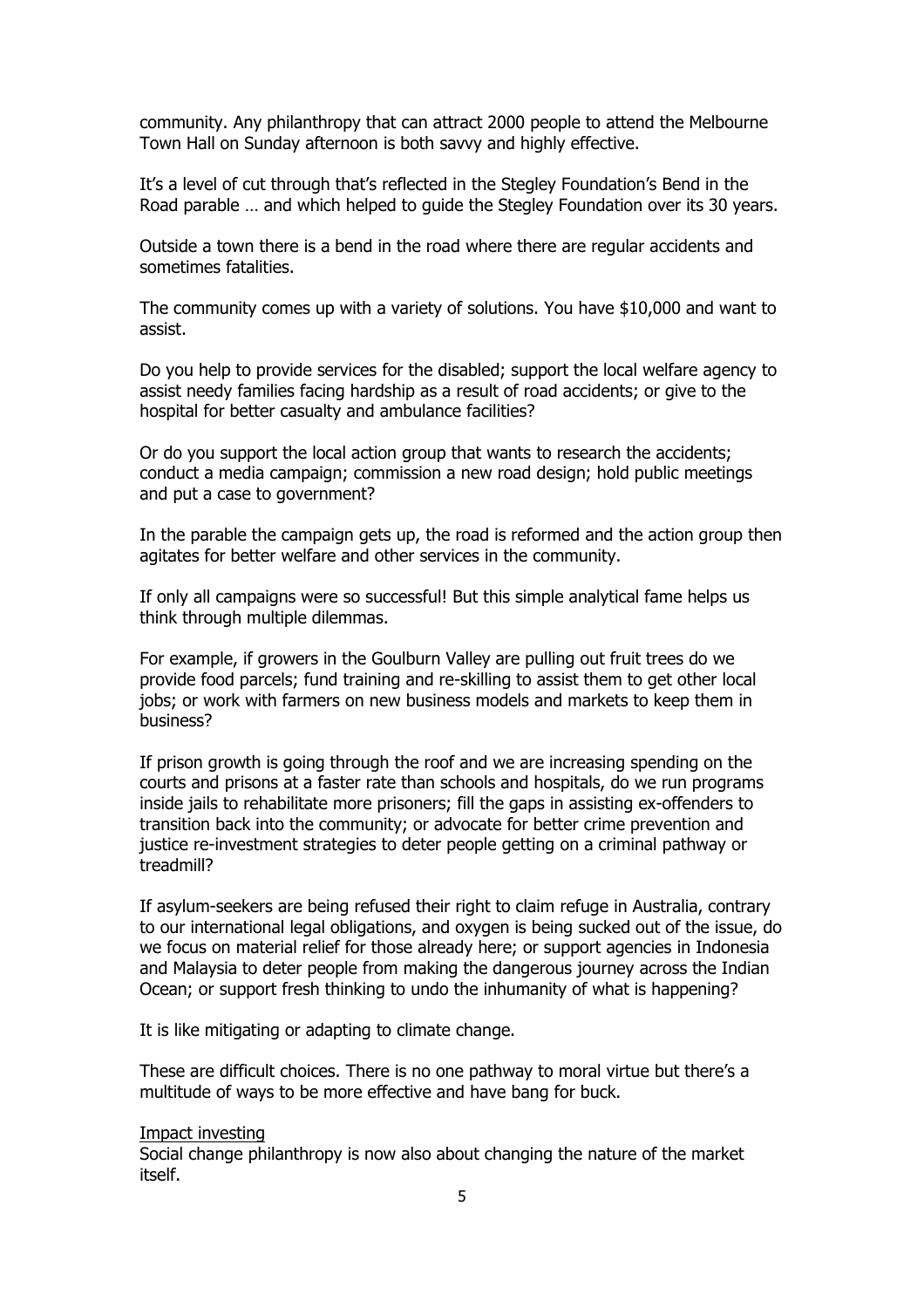It's reflected in a growing trend to convert core philanthropic financial assets, not just distributions, into forces for good.

The short-term, highly speculative nature of listed equity markets is an engine of wealth but it is also corrosive of long-term economic planning and thinking. Patient capital on the stock exchange is often in short supply.

So innovations like impact investing are attractive. They have the potential to yield decent returns on capital and deliver lasting social and environmental benefits. There is the possibility of forming a different marketplace, creating a pattern of investment that disrupts business as usual. $^{11}$ 

However when Morgan Stanley and Goldman Sachs announce new social finance funds – \$250 million in the case of Goldman Sachs and a new Morgan Stanley Institute for Sustainable Investing with the aim of attracting \$10 billion in client funds – you know that either something big is happening or that you should be very afraid.<sup>12</sup>

To be effective and to prevent perverse and unintended outcomes, clear principles and a public investing values framework needs to be in place.

The last thing we need is the development of creative funding instruments in social policy that have similar consequences to the derivatives and sub-prime financial ventures in the US – greater impoverishment; wasted capital; and loss of hope and confidence among both markets and communities.

In reality the funds management industry in Australia is currently poorly adapted for impact investing to build scale. The predominance of banks, other finance and property institutions and great mining houses in the ASX 100 reduces the incentive to look elsewhere to achieve at or above market performance.

And for investors such as philanthropies, there are few collective tools and measures to influence fund management behaviour. Environmental, Social and Governance screens remain relatively passive, operating more as risk management tools rather than transformative devices.

A major step forward would be for the Australian Government's \$92 billion Future Fund to become a small but active impact investor. It is in effect Australia's sovereign wealth fund. It is a social investor seeking to meet unfunded superannuation liabilities to some public servants and defence personnel.

l

<sup>&</sup>lt;sup>11</sup> Of \$152 billion (16 percent of total assets under management in Australia) claimed by the RIAA to be subject to responsible investment principles in 2012, only a little over \$1 billion had an impact investing focus. This represents less than one percent of the responsible investment portfolio in Australia. See Responsible Investment Association of Australasia, Responsible Investment Benchmark Report, 2013

 $12$  Financial Times, 5 November 2013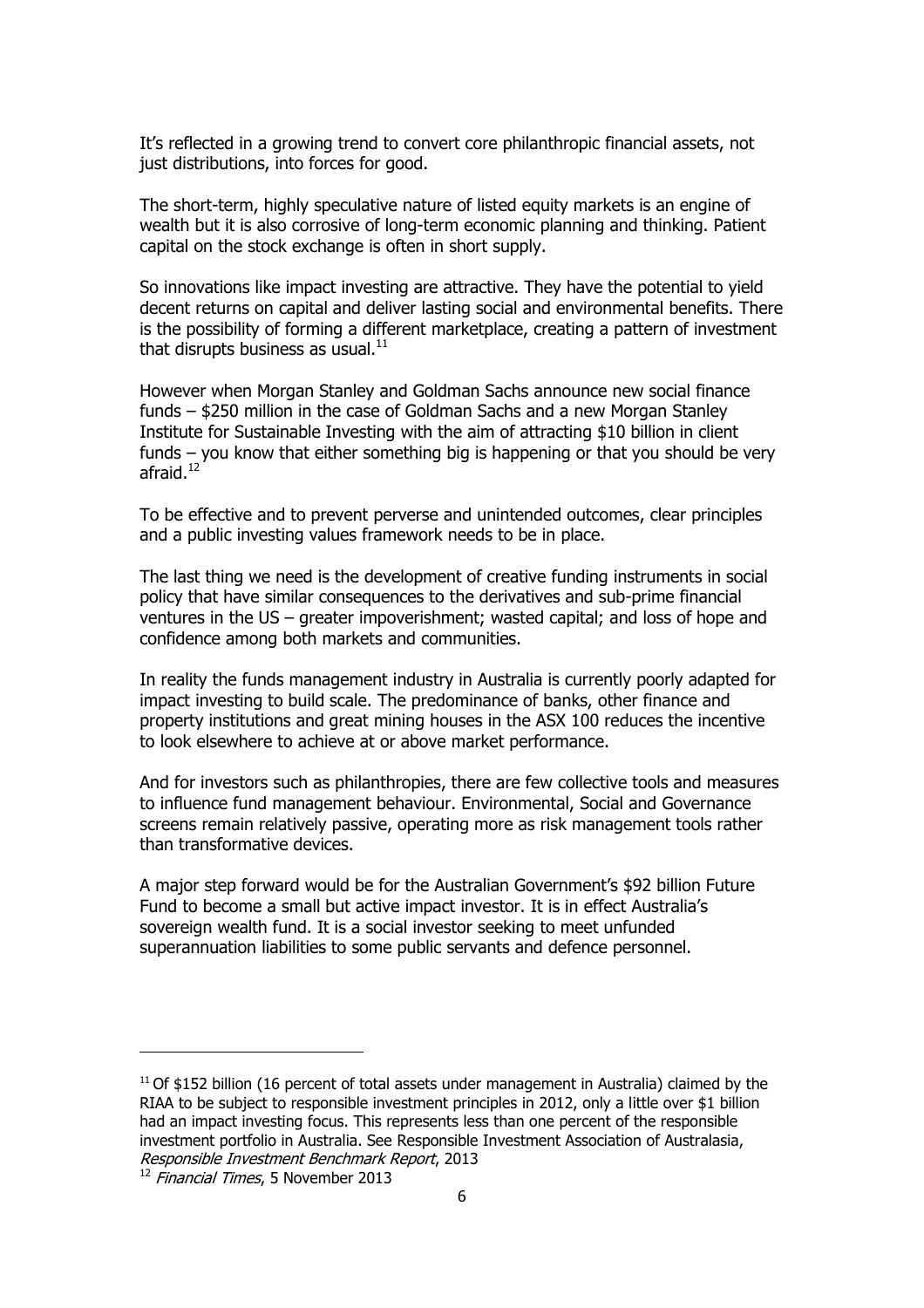Committing one percent of its investment capital to social finance/impact investing would revolutionise the growth of that market. This is only likely to occur if the Guardians of the Fund can be assured about impact investing as an asset class.

Philanthropy can help nurture this new market formation. It can help to build the skills and undertake strategic co-investments needed to reform the funds management industry in Australia.

A first step would be to develop a certification system that helps the end investor to locate and assess impact investment products and services.<sup>13</sup>

If we want to be active players in markets then we should also consider shareholder activism where appropriate as another form of engagement to influence governance standards and social and economic outcomes.

We will have less effect if we act in isolation but by working together we can have influence in calling out bad practice and questionable projects.

Charities, red tape & transparency

l

But government, through its legislative, regulatory, funding, tax and moral power, remains a key agent of change.

The most immediate issue for our sector is the future of the ACNC and the new definition of charity legislation.

Both are major changes that rescue Australian philanthropy from the first Elizabethan Age and bring it into the  $21<sup>st</sup>$  Century. The Coalition has promised to repeal or unravel both pieces of legislation.

The definition of charities legislation enshrines 'advancing the natural environment' and 'promoting or protecting human rights' as charitable purposes in their own right. This is a significant step forward.

The legislation also means we can now fund legitimate advocacy work with confidence. Philanthropy can even more actively promote informed policy debates and advance a more civil society in Australia.

By any measure the Australian Charities and Not for Profit Commission has made an impressive start. $^{14}$ 

<sup>&</sup>lt;sup>13</sup> Useful components of a certification system might include a requirement that the fund provide a clear description of what it is setting out to do and why, the specific impacts it has achieved, the system by which those impacts are measured (including ones commonly used in other parts of the world), full disclosure about each investment and also the performance history of the fund itself. Thanks to Louise O'Halloran, recently of the RIAA, for her very useful comments on this section.

<sup>&</sup>lt;sup>14</sup> See Australian Charities and Not for Profit Commission, *Six Month Progress Report*, July 2013. 700 charities were newly registered between 3 December 2012 and 30 June 2013. 57,672 charities were listed on the ACNC Register at 30 June 2013 and the Register had more than 85,000 page views. It takes 11.7 days on average to register a charity. The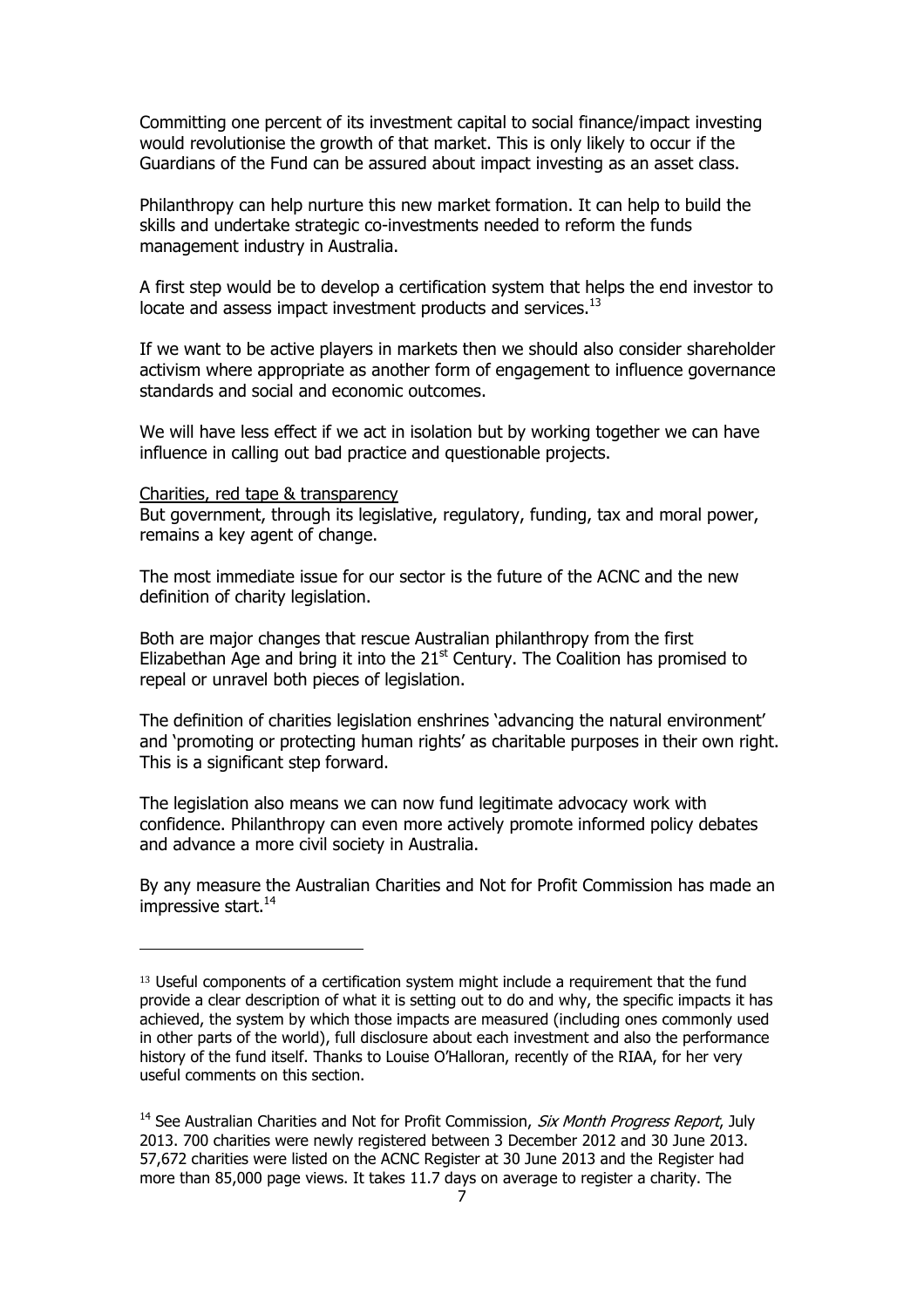There is no logistical or efficiency reason to throw the ACNC baby out with the bathwater. It is working well and has the capability and design right to help simplify the complex legal and regulatory landscape for philanthropy.

We need to push back against those expressing anxieties about the possible "misuse" of the information contained in the public register of transparency. Brian Lucas, general secretary, Australian Catholic Bishops Conference has said, "Many of the charities are concerned about the way in which a public portal runs the risk of misuse so that financial information that's provided could lead to certain conclusions that could be misused."<sup>15</sup>

There is no logical reason as to why religious organisations should be excluded from public scrutiny … they compete for public contracts; their schools receive privileged funding without public interest milestones or tests; they are exempt from numerous classes of taxation.

They are now highly dependent on public funds and should be subject to the same levels of accountability and transparency as everyone else in the not-for-profit sector.

The Government has made reduction of red tape one of its key benchmark measures.

This is an opportunity to develop a new governance agenda that enshrines transparency, reduces compliance costs and encourages more strategic philanthropy.

All philanthropy comes at a cost to the public purse through tax write-offs and concessions. All Australians are underwriting the giving activities of the wealthy either through DGR, TCC, fringe benefits concessions, GST or other concessions.

The public cost of DGR and other revenue forgone in the not for profit sector is large and growing – and is estimated to be over \$4 billion in 2011-12.<sup>16</sup>

Tax concessions for one group place a greater tax burden on others.

Decision-makers have choices and a tax system with fewer concessions could help fund lower taxes for more Australians.

Philanthropy must be able to demonstrate collective impact for these concessions to continue to attract public support. We have to be up front about purposes, activities, guidelines and impact.

Commission has answered more than 16,000 telephone calls and received more than 28,000 correspondence items. 97 per cent of customers report they are satisfied or very satisfied with the quality of service during the registration process.

<sup>15</sup> Pro Bono Australia, 18 July 2013

 $\overline{a}$ 

<sup>16</sup>[http://www.treasury.gov.au/~/media/Treasury/Consultations%20and%20Reviews/2012/Ta](http://www.treasury.gov.au/~/media/Treasury/Consultations%20and%20Reviews/2012/Tax%20concessions%20for%20the%20not-for-profit%20sector/Key%20Documents/PDF/TCWG_Discussion_Paper.ashx) [x%20concessions%20for%20the%20not-for](http://www.treasury.gov.au/~/media/Treasury/Consultations%20and%20Reviews/2012/Tax%20concessions%20for%20the%20not-for-profit%20sector/Key%20Documents/PDF/TCWG_Discussion_Paper.ashx)[profit%20sector/Key%20Documents/PDF/TCWG\\_Discussion\\_Paper.ashx](http://www.treasury.gov.au/~/media/Treasury/Consultations%20and%20Reviews/2012/Tax%20concessions%20for%20the%20not-for-profit%20sector/Key%20Documents/PDF/TCWG_Discussion_Paper.ashx)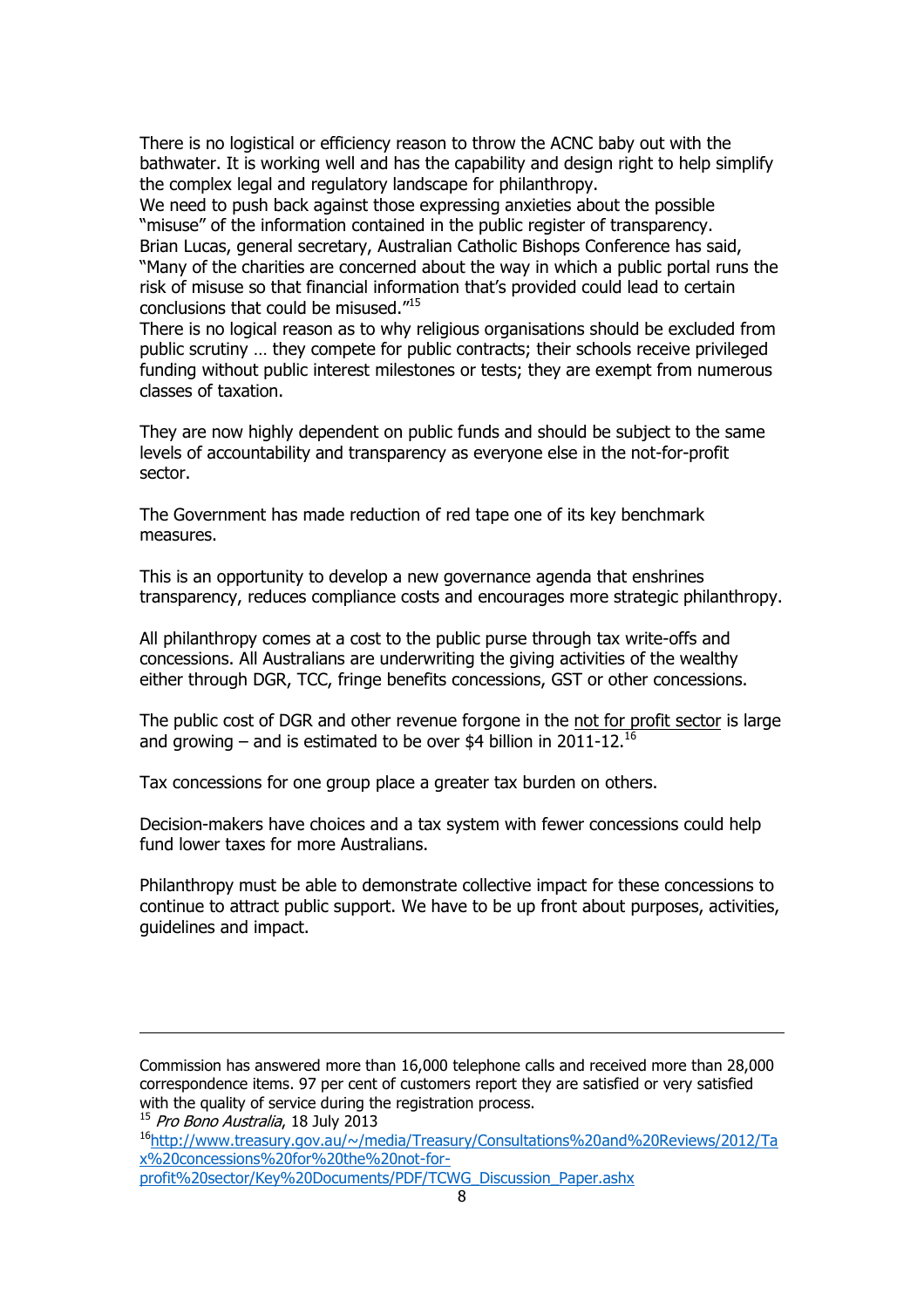There is now around an estimated 3,000 Private and Public Ancillary Funds for giving, holding about an estimated \$3.1 billion in assets. The average PAF has about \$2.2 million in its corpus and distributes around \$170,000 annually.<sup>17</sup>

Some of this growth has come from a new desire by families and individuals to give but some funds have also resulted from tax rules that enable the creation of a PAF to offset other tax liabilities.<sup>18</sup>

The relative lack of transparency about the operations and beneficiaries of Private Ancillary Funds is unsustainable over the long term. There is a risk that a large number of PAFs will be adrift, obliged by law to make distributions, and guided by lawyers and accountants rather than solidly researched and informed advice. This needs to be a key area for Philanthropy Australia.

### After the Deluge: the power shift and what it means

The last six years, even with a Labor government in power, has seen the influence of the trade union movement and environmental organisations gradually superseded by the rise of business to the centre of power.

Corporate interests are moving from being stakeholders to the authors of policy; a maverick mining entrepreneur and billionaire could hold the effective balance of power in the Senate; and another has highly strategic stakes in key media companies.

This drift in power and policy has gone largely unnoticed or unremarked.

Already we have seen a series of decisions by the new Government that begin to reweight the tax system and Budget outlays to the advantage of those at the top of the income distribution.

The issue for philanthropy will be the implications of this power shift for the people we serve – the disadvantaged; the outcast; the disempowered.

The new Government will be trying to marry big spending commitments on paid parental leave; disability insurance; and infrastructure with a view that the remit of our Commonwealth now extends too far.

The Commission of Audit is a chance to make this marriage work. It is likely to be only a first step into a debate about citizenship, civil society and public service that will unfold over the next three years.

Australians have traditionally relied on governments to 'fix' enduring and episodic social problems. This reflects our collective instincts and a broad confidence in public solutions arising from the historically strong track record of Australian public services.

 $17$  JB Were, Australian Giving Trends. Recovery Confirmed, Evolution Gains Pace, Oct 2013 <sup>18</sup> See, for example, [http://www.stewartpartners.com.au/wpcontent/uploads/2011/06/Private-](http://www.stewartpartners.com.au/wpcontent/uploads/2011/06/Private-Ancillary-Fund-Overview.pdf)[Ancillary-Fund-Overview.pdf](http://www.stewartpartners.com.au/wpcontent/uploads/2011/06/Private-Ancillary-Fund-Overview.pdf)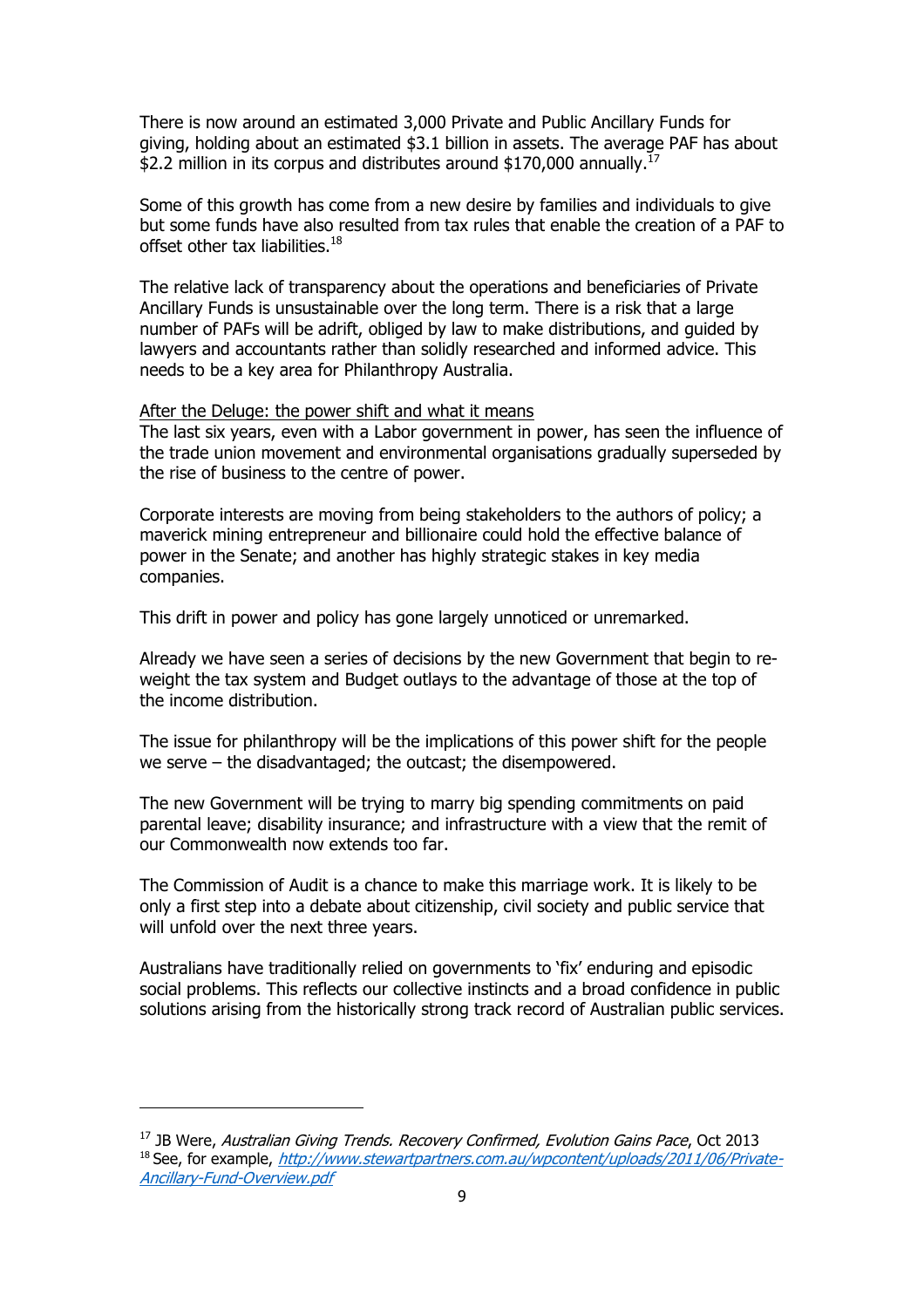A feature of the former Labor Government was the further 'marketisation' of services – in vocational education; higher education; health; and disability services, for example.

Frequently, additional injections of public funding were conditional on further exposing these sectors to greater competition from private operators, resulting in greater consumer choice but also greater uncertainty about quality, accountability and efficiency of provision.

Despite spectacular recent failures in housing, finance and equity markets, policy elites still have faith in market solutions to the provision of public services.

Philanthropy is at the pointy end of where market forces, the role of government and social obligation intersect.

No doubt we will be asked to meet more of the service costs of governments.

#### A more sophisticated conversation

Do we simply respond in an incremental way to agendas set by government?

Or do we take the initiative, and work with not for profit partners and their communities to identify no-go areas and those where, given the right conditions, coinvestment could benefit people and communities?

In responding we need to be thoughtful and brave because we do have access to power, we have skills and we have a duty to be a voice for the disadvantaged.

We need a much more sophisticated conversation among ourselves about our role in civil society and where we can and should best intervene in social policy.

We must put a coherent, rational and sectoral position to government.

To help us form ideas and compare experiences, The Reichstein Foundation and our partners will sponsor a visit to Australia next year by Julia Unwin, the distinguished CEO of the Joseph Rowntree Foundation.

JRF is a world leader in social change philanthropy, with a capital base in excess of £260 million and a current focus on tackling poverty; housing affordability and ageing with dignity.

Julia's remit will be to discuss the development of civil society in the UK as austerity bites and begins to redefine the relationship between government and the rest of society. She will also bring a unique perspective on housing affordability, as the associated Joseph Rowntree Housing Trust has 2500 units under management.

#### Enduring social change philanthropy Philanthropy sits above and outside partisan politics.

We are a committed source of patient capital in a system prone to boom and bust.

We have core resources that governments do not control - we can be tremendously important facilitators of reform and innovation.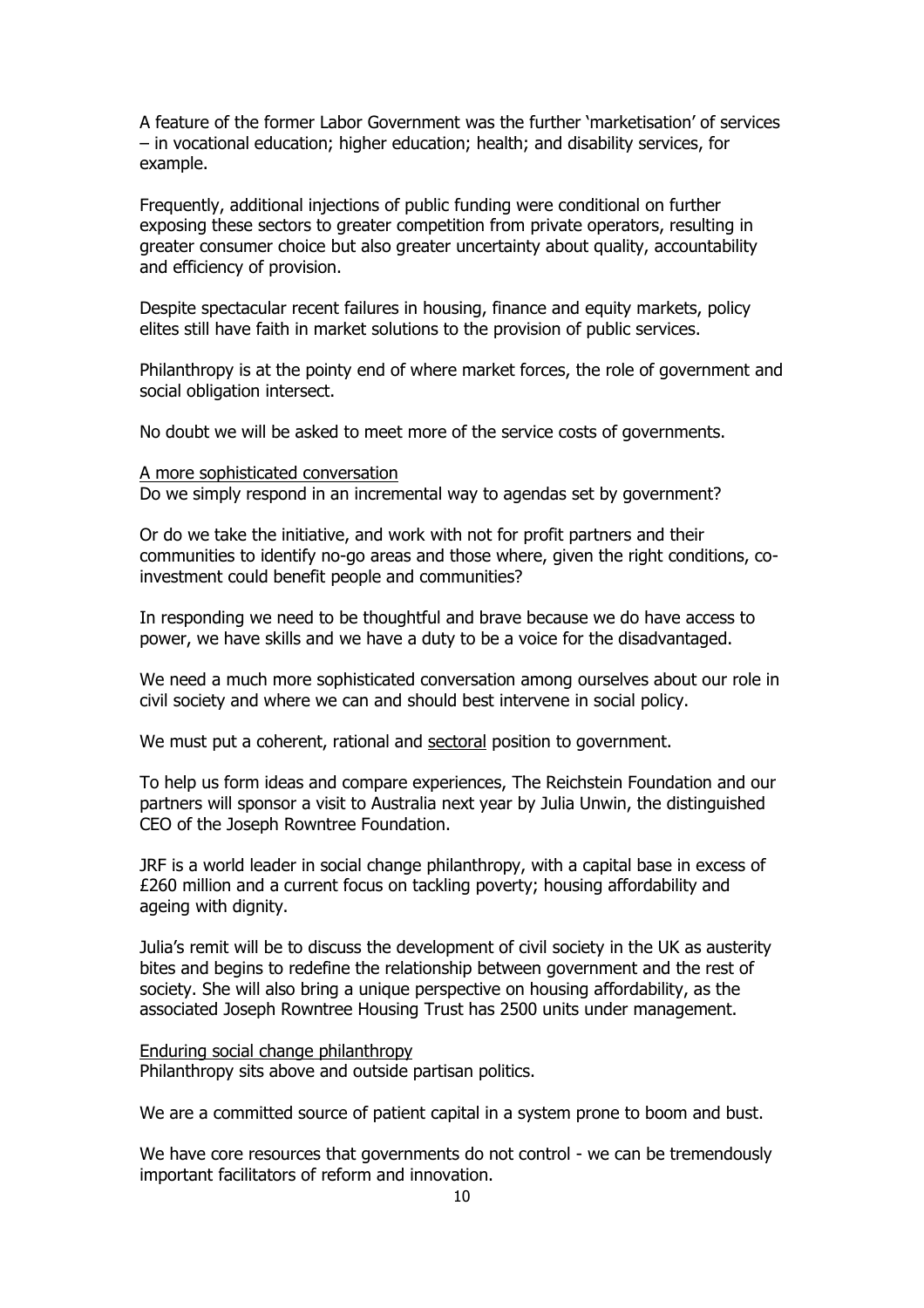We can speak to the national and global interest, not for vested interests.

As a result we can and must speak truth to power, regardless of whoever is in office.

We can be passionate without being party aligned because the enduring issues Australia faces require bold solutions.

Deep and persistent disadvantage; Indigenous disempowerment and poverty; a gender revolution that has stalled; climate change and the environmental sustainability of our cities and lands; access to decent transport, affordable housing and infrastructure; high quality education for all, not just the privileged – these issues will not go away, indeed, they are more pressing than ever before.<sup>19</sup>

In the last decade in Australia, the richest 10 per cent enjoyed almost 50 per cent of the growth in incomes. The richest one per cent had 22 per cent of the gains … this is not just unfair, it is counterproductive to growth and long term prosperity.<sup>20</sup>

The reasons for this gap are within our control – they relate to the shape of our labour market; skill and education levels and the concessions and loopholes in our tax/benefits systems rather than intractable forces of globalization.

And it is clear that philanthropy in Australia can only be effective in tackling these issues if we engage in greater collective effort, joint research and more joint funding.

Across industry, government, on the train and in the street, the central word and ideal is *connectedness*. This has to be our mantra in philanthropy as well.

We work together amazingly well at the project level – identifying good people, ideas and organisations to jointly support. However this tends to be opportunistic rather than strategic.

We must take collaboration to another level in order to overcome duplication of effort, wasted resources and to enable better-informed risk-taking. $21$ 

We need clearinghouses for grant applicants in areas of vital social change – reducing red tape for not for profits while building grantmaking at scale.

Proposals for a new Centre of Excellence built and led by the sector to leverage collaboration, knowledge and to create an industry plan deserve strong support. $^{22}$ 

 $19$  See Change. A Case for Change, Why we need to change the way we generate social impact, Centre for Social Impact, UNSW, 2012

 $20$  See JP Martin, *Divided We Stand: Why Inequality Keeps Rising*, Corden Lecture, University of Melbourne, 2013; OECD, Divided We Stand. Why Inequality Keeps Rising, Paris, 2013  $21$  Understandably, organisations are reluctant shed any of their individual identity.

Innovations such as community foundations are a vital means building scale in investing and grantmaking but are yet to reach their full potential in Australia.

 $22$  Peter Winneke and the Myer Family Office are champions of such an approach and this paper relies significantly on the critique and ways forward that Peter proposes. We should also support a restoration of the *Giving Australia* report, which was a very useful national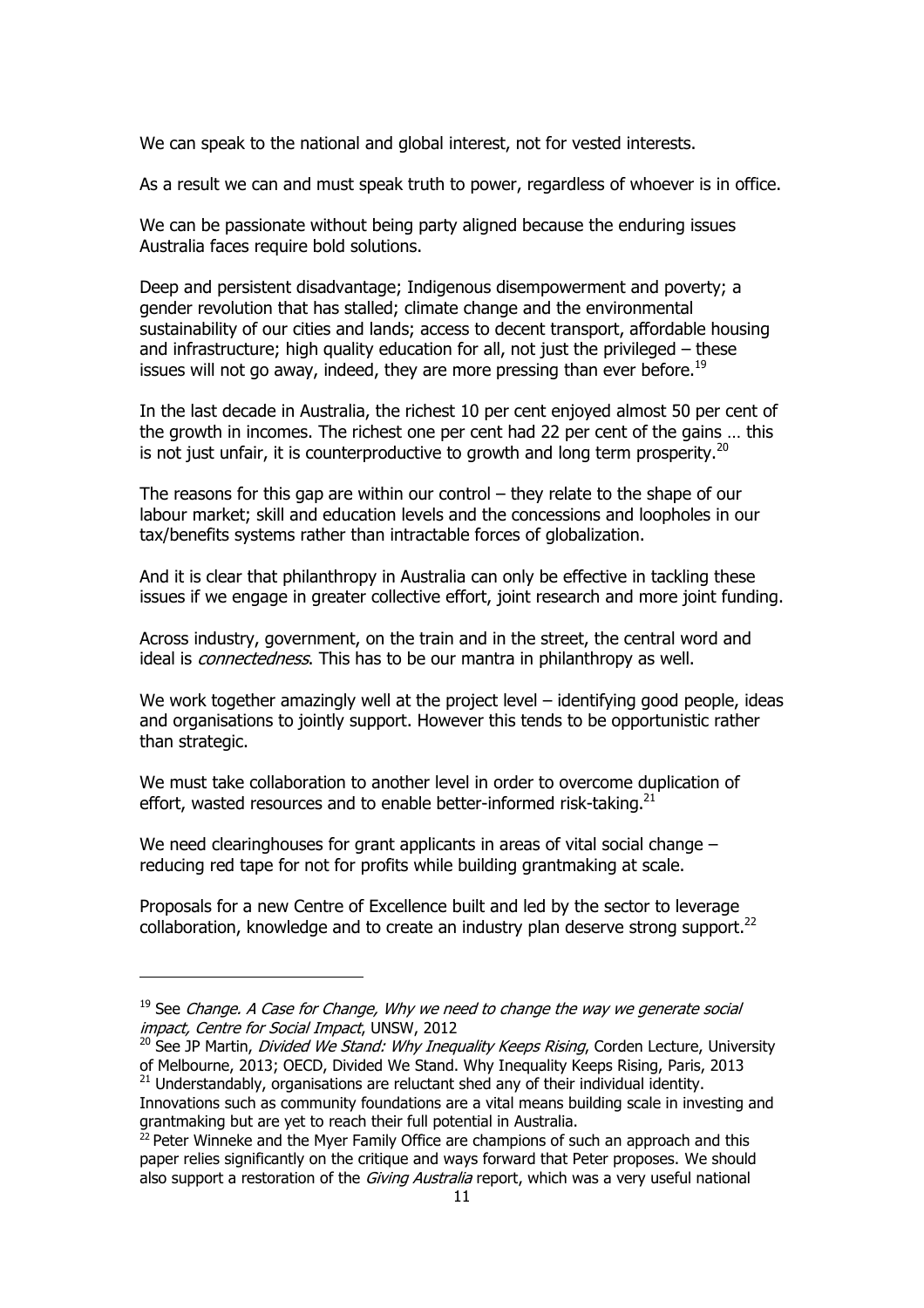Aside from getting our own house in order, it is obvious that we need to invest in lifting the quality, skills and advocacy focus of the key not for profits that we work with.

There is an urgent need to raise the quality of the communications, media and advocacy efforts of Australia's change agents.

Whether it's public transport, obesity, domestic violence or gambling reform or almost any other issue you care to nominate, there is a major resource gap in cash, networks and skills between change agents and vested interests.

Philanthropy gets many requests to help close that gap. We can either assist on a case-by-case basis or we could do something more strategic.

For example, by seeding a new intermediary that could bring together the media and journalistic talent being shed by News, Fairfax and other outlets; and those marketing/branding gurus busting to do more than promote the latest Tim Tam variety … who could be attracted to devote their hearts and heads to the issues mentioned above.

This amazing talent could be matched with not for profits that have the grounded knowledge, policy smarts and track record to actually make a difference.

Our media industry, so vital to our democracy, is in mortal strife.

Hard copy newspaper sales are in free fall; digital disruption is everywhere; the Canberra press gallery has shrunken by one third; and foot in the door and ear on the phone journalism is eroding public trust.

The resources and independence of the ABC remain subject to government whim. The daily news agenda largely reflects Rupert Murdoch's personal and corporate dominance. Fairfax is on its knees.

No major Australian media outlet today would run the compelling journalism embodied in the current *Globe and Mail* series on inequality.<sup>23</sup>

Media diversity is crucial to the health of Australian democracy – something championed by entrepreneur and philanthropist Graham Wood.

l

New digital players are important but the main game has to be the survival of Fairfax and insistence on a truly independent, fearless ABC.

Let's seriously consider Malcolm Turnbull's view that there is more to welcome than fear in direct philanthropic sponsorship or ownership of a free press – now that would be game changing impact investing.<sup>24</sup>

compendium of giving in cash and in kind, last sighted in 2005. See <http://www.ourcommunity.com.au/files/GivingAustraliaSummary.pdf> <sup>23</sup> See [http://www.theglobeandmail.com/news/national/time-to-lead/our-time-to-lead-income](http://www.theglobeandmail.com/news/national/time-to-lead/our-time-to-lead-income-inequality/article15316231/)[inequality/article15316231/](http://www.theglobeandmail.com/news/national/time-to-lead/our-time-to-lead-income-inequality/article15316231/)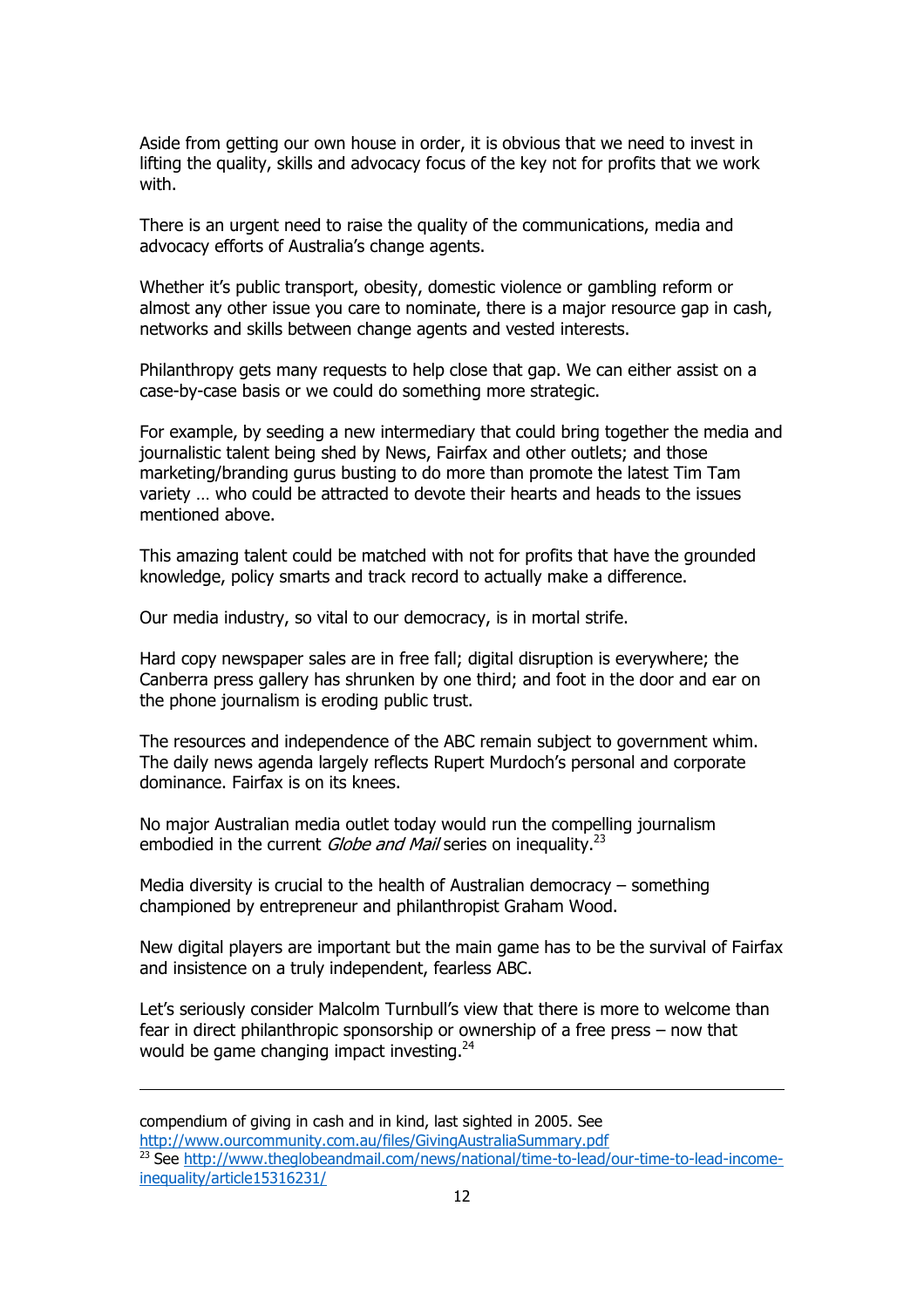And let's regularly survey the health of Australian democracy and consciously prompt a debate about media policy reform.

## **Summary and Conclusion**

For philanthropy to grow we can exhort the wealthy to give back more of what they have accumulated and hope for the best.

Or we can be more strategic. But as Tony Windsor might say, we have to turn up.

Our industry plan for the future should start from positioning philanthropy as a form of social contract … which means we must offer a value investment in making a difference at scale to the enduring problems facing this country.

We will need to be more transparent and much better at measuring our collective impact.

If we continue with business as usual, Australian philanthropy will be confined to an interesting but ineffective backwater.

We need new tools, pooled funds and stronger partnerships to transform our fund managers and to significantly strengthen the change agents that we work with.

We must articulate where we fit into civil society, what our expectations of government are and the black lines we are likely to have as these relationships are re-defined.

Because we have no vested interest, we should regularly monitor the health of democracy in this country. And, collectively, we should actively investigate our role in ensuring there is a strong, vibrant and diverse media into the future.

And we have to be better at telling our story.

l

We need to showcase what we do and how well we do it to national leaders. 'Philanthropy meets Parliament' is one way to do this, similar to the highly successful 'Science meets Parliament' annual dialogue, which has tangibly lifted the awareness and value of science among the nation's legislators.<sup>25</sup>

As a sector we should harness the lessons from Bruce Bonyhady's role in the development and advocacy of the national disability insurance scheme … download that story and get it in front of every grant officer and every PAF and foundation trustee in the country.<sup>26</sup>

 $24$  M Turnbull, 'The Future of Newspapers - is it the end of journalism?', Centre for Advancing Journalism, University of Melbourne, 8 December 2011

<sup>&</sup>lt;sup>25</sup> See [http://scienceandtechnologyaustralia.org.au/news-and-events/science-meets](http://scienceandtechnologyaustralia.org.au/news-and-events/science-meets-parliament/)[parliament/](http://scienceandtechnologyaustralia.org.au/news-and-events/science-meets-parliament/)

<sup>&</sup>lt;sup>26</sup> See also M Steketee, 'How a Forty Year Proposal Became a Movement for Change', *Inside* Story, 22 October 2013